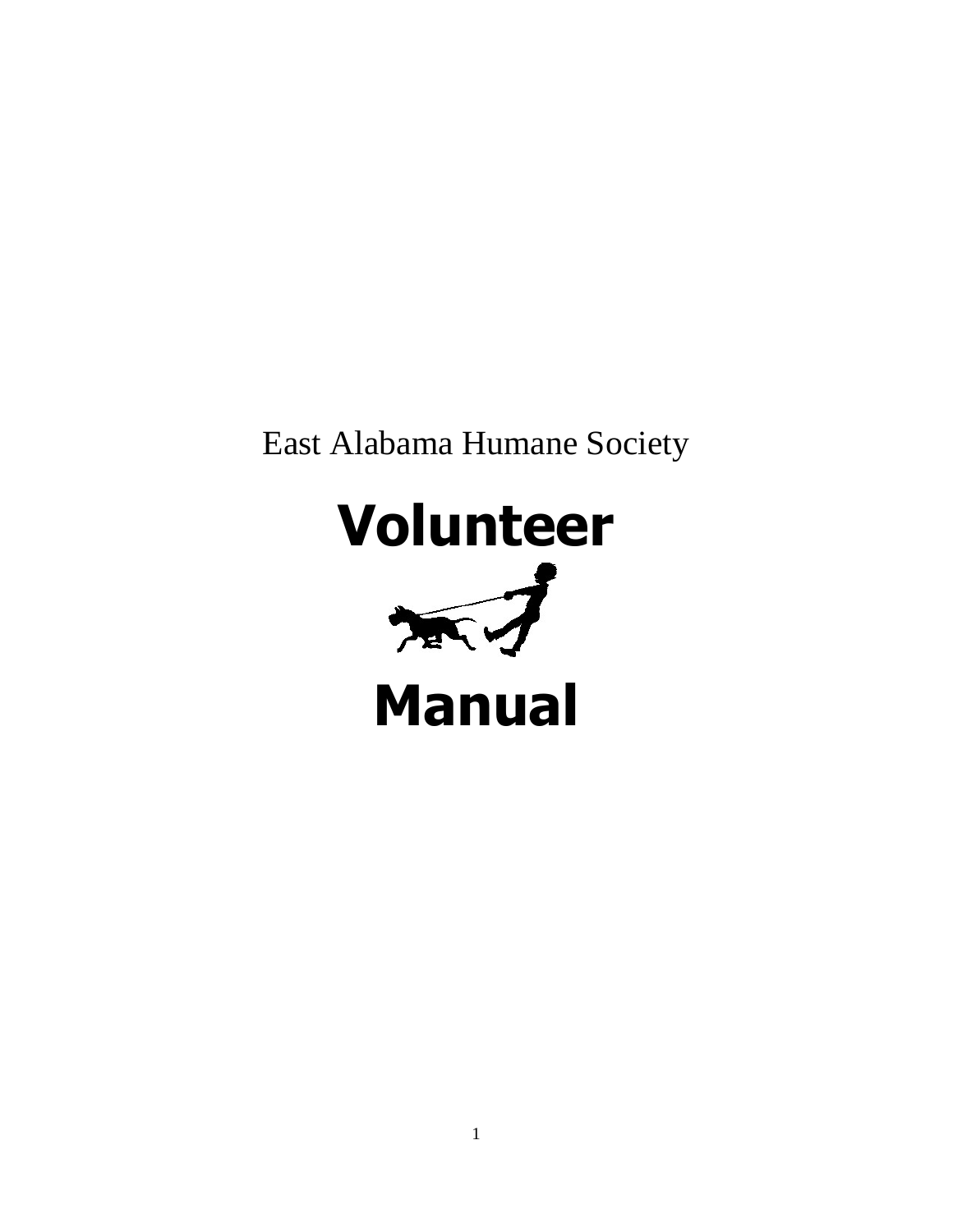#### **Welcome!**

*Thank you for offering your time to assist in the care and socialization of animals for adoption. We realize that your time is valuable and we appreciate any assistance you can provide on a regular or periodic basis.*

**Due to lack of resources, without the assistance of volunteers many of the animals would not have the opportunity for exercise or socializing. The following pages provide an overview of how the operation is run and what services volunteers can provide.**

**To be a volunteer at the Shelter without a parent you must be at least 16 years. If you wish to volunteer and you are between 10-14 years old, a parent must accompany you. In this case, both the parent and child must fill out a volunteer application. Additionally, any volunteer under the age of 18 needs parental consent and signature.**

**After reviewing these pages, please complete the** *Volunteer Application/Waiver***. If you have any additional questions, please don't hesitate to ask one of the lead volunteers.**

**Sincerely,**

**Carolyn Harrelson Executive Director**

**Claire Bird Operations Manager**

**Jennifer Lori Kennel Manager**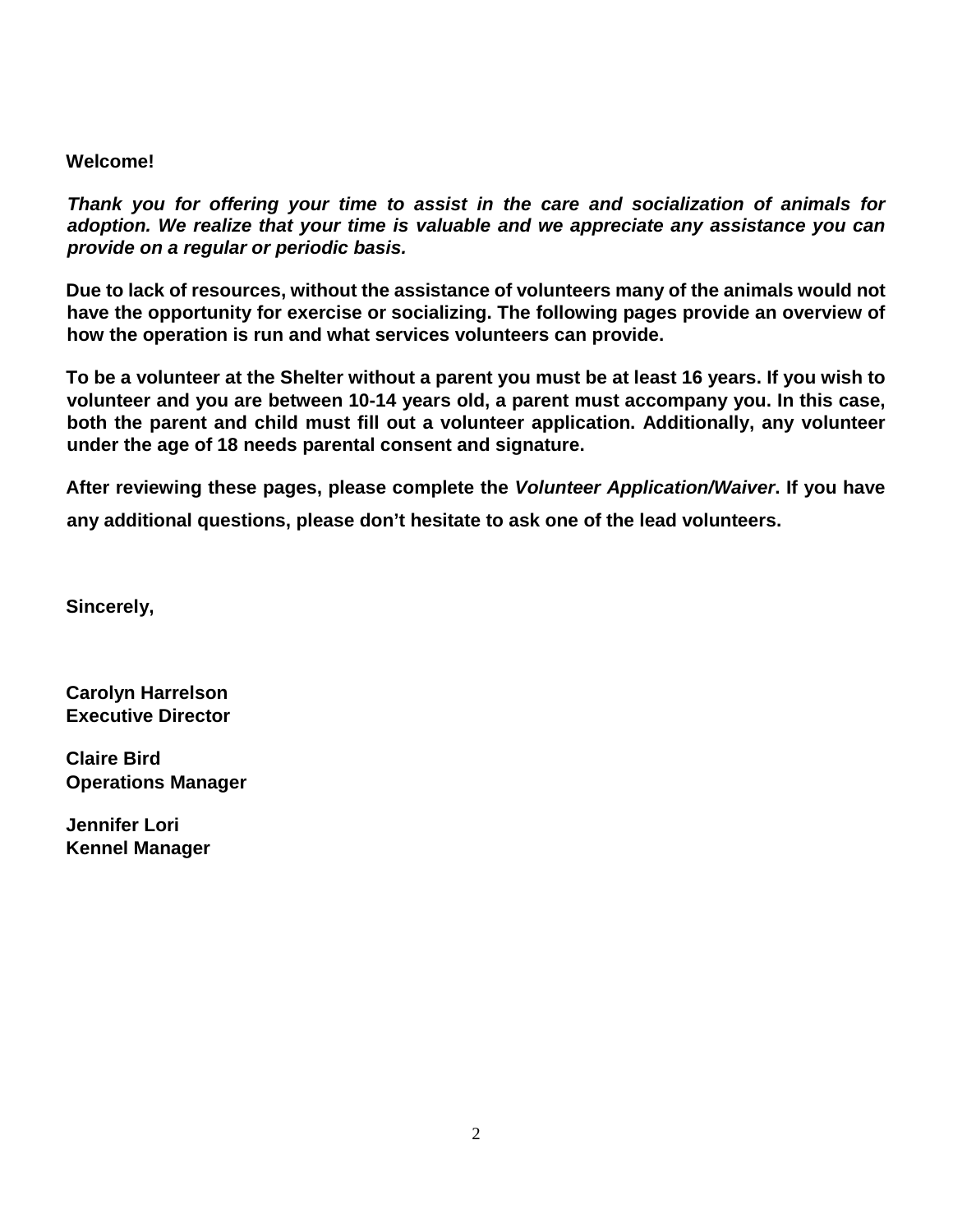## **Introduction**

Volunteers are the primary providers of socialization and exercise for the animals at EAHS. We truly value the time you can donate and want to encourage you to make a real commitment to this effort. If not for people like you many of these animals would not get the attention and socialization needed to become a good family pet.

Those who desire to be volunteers at EAHS must be able and willing to commit to volunteer service. We encourage you to pledge a minimum of 4 hours per week (of course the more the better!). While any amount of volunteering is appreciated, it is difficult to anticipate adequate socialization and exercise for all our animals when volunteers don't meet this requested pledge. To increase volunteer retention and to prevent impulse adoptions that might be regretted later, we require a minimum tenure of 90 days prior to adopting an animal.

To fully understand the role of EAHS and our operating philosophy and policies you must read through the attached documents (General Policies and Standard Operating Procedures for East Alabama Humane Society and the Guidelines for Responsible Adoptions) and consider how you will feel volunteering under these guidelines and policies. **If you philosophically disagree with These operating procedures and policies this shelter is not the best place for you to volunteer your service.**

The supervisor conducting the orientation will provide you with a comprehensive understanding of the operation, your duties and regulations and shelter policies and procedures. They will also attempt to answer any questions you have.

## **VOLUNTEER JOB DESCRIPTIONS**:

## **Office Assistance/Filing**

Time Commitment and Training: This volunteer position will ideally be two hours a day several days per week, either in the morning or the afternoon, however once a week will be considered if that commitment will be at a regularly scheduled time (for example every Monday morning from 10am-12pm or 12pm-2pm). If selected for this position your training will vary depending on your experience. You must attend the one hour volunteer introduction.

Responsibilities: Assist front office staff by answering phones, maintaining files, greeting the public in a friendly and positive manner and directing them to the appropriate person or area in the shelter depending on the reason for their visit. More advance tasks will be given based on skills and knowledge of shelter operation.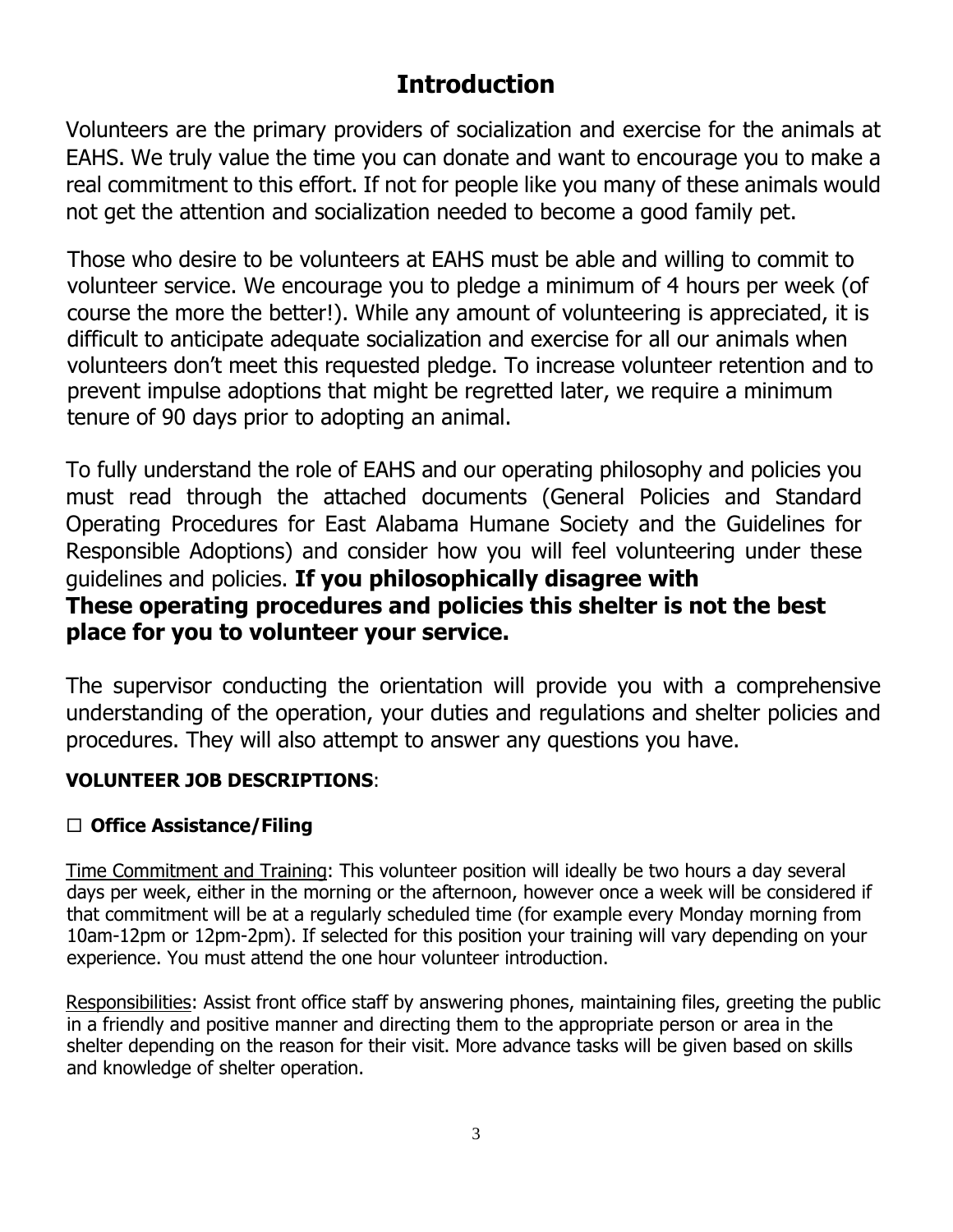## **Animal Care Assistant**

Time Commitment and Training: This is a hands-on, rewarding volunteer position that not only helps the animals of the shelter but also greatly helps the staff. You must initially attend the one hour volunteer introduction and then complete a minimum of 4 hours per week assisting with daily kennel duties.

Responsibilities: A volunteer in this position will become familiar with the operation of the Shelter by participating in a variety of activities such as feeding animals, cleaning kennels/floors, organizing, laundry, dishes, mopping entry floors, sweeping, assisting the Animal Attendants, and other duties as assigned.

## **Canine Companion**

Time Commitment and Training: It is recommended for this volunteer position that you first complete training as an Animal Care Assistant including the one-hour volunteer introduction. You must also attend a 1-1  $\frac{1}{2}$  hour training specifically related to obedience and commands used at the Shelter before you can begin working with the animals. While Canine Companions are not regularly scheduled, a person wishing to walk and socialize dogs must commit to at least 4 hours per week (which can be one shift or spread out over several shifts).

Responsibilities: A person in this position will be responsible for removing dogs from their kennels and spending quality time with them working on basic commands such as watch me, sit, down, stay and come according to the training you are provided. Time spent with each dog should include some exercise such as a walk, mixed in with some obedience training while on the walk. A person in this position should try to provide a calming, comfortable presence for the dogs that are available for adoption. Volunteers in this position will have an opportunity to provide comments on the dog's personality traits on a form provided for such purpose and are encouraged to share those traits with Shelter staff or the lead Adoption volunteers that work the front desk.

## **Lead Volunteer**

Time Commitment and Training: This volunteer position is awarded based on proven commitment to EAHS. A lead volunteer is one that has regularly spent time at EAHS either socializing or working with dogs. If you are currently a volunteer and are interested in becoming a lead volunteer you must submit a letter to EAHS requesting that appointment. The letter should outline your commitment history to the Shelter (how often you volunteer each week and for how many months you have been active) as well as your skills and abilities to be a lead volunteer and what you can offer to the volunteer program.

Responsibilities: Train new volunteers who wish to socialize or work with dogs. Assist with the one-hour volunteer introduction training with Shelter staff. Conduct volunteer trainings per protocol (which should take approximately  $1-1$   $\frac{1}{2}$  hours during a new volunteer's first training). Dog training will include the basic obedience training. Answer volunteer questions and be a resource for new volunteers. Questions or issues that are brought up that cannot be answered by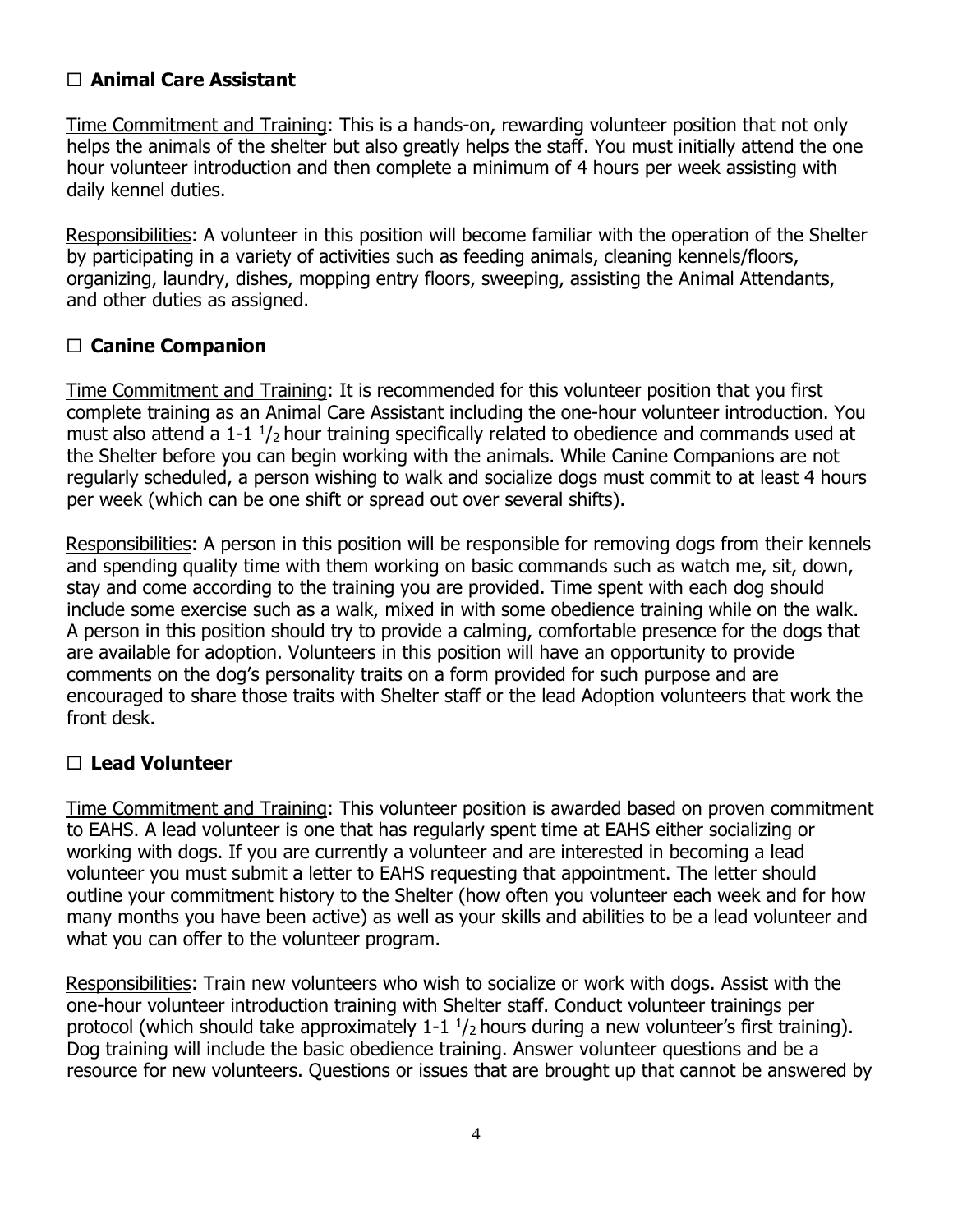the lead volunteer shall be brought to Management for further consideration. The lead volunteer shall then share the outcome with the volunteer that posed the matter in the first place.

## **Lead Volunteer- E-Newsletter**

Time Commitment and Training: This volunteer position is not regularly scheduled nor is any time commitment required. The main requirements for this position are: (1) you obtain prior approval from Shelter management on any message other than adoption updates and schedules and (2) that if the shelter has a message to get out to the volunteers that will be funneled through the newsletter coordinator to be included in the next newsletter update. This volunteer position is awarded to a lead volunteer who has interest in compiling regular updates to provide electronically and via the volunteer board to Shelter volunteers.

Responsibilities: A volunteer in this position will be responsible for writing and distributing regular updates to the volunteers. The content of the updates is subject to review and approval by Shelter management and might include things such as an update on the animals that have been adopted, which animals need special attention or handling, what activities are pending, any news from the Shelter, any updates to regular volunteers schedules (for example vacations or other reasons to request other volunteers to fill in).

## **Lead Adoption Volunteer/Customer Service Greeter**

Time Commitment and Training: This volunteer position is required to commit to at least two but preferably three, regularly scheduled 4-hour afternoon shifts (2pm-6pm) per week (Mon –Sat), ideally with a minimum commitment of 6 months. If selected for this position you will be required to have knowledge of the front office operation and be trained in processing adoptions and accessing information through the Shelter data base. This position can only be filled by a volunteer that has been active at the Shelter for a minimum of 3 months.

Responsibilities: Greet the public in a friendly and positive manner, provide assistance and direction to the public based on their reason for visiting the shelter, evaluate and match prospective adopters with the right animal, show animals to potential adopters and evaluate the potential match as well as process adoption applications.

## **Temperament Test/Behavior Evaluator-Dogs**

Time Commitment and Training: This lead volunteer position is required to commit to at least one, but preferably two regularly scheduled morning shifts (10am-2pm; 2pm-6pm or as otherwise arranged with staff) per week (Mon-Sat), ideally with a minimum commitment of 6 months. If selected for this position you will be required to complete temperament evaluation training and observe four temperament evaluation tests with staff. This position can only be filled by a volunteer that has been a regular dog socializer for a minimum of 6 months.

Responsibilities: Assist Animal Attendants in evaluating the temperament of dogs that are eligible to be placed up for adoption, assist with determining which animals are ready to be temperament tested based on their available date, provide information to staff on the personality traits of the animals you have worked with, walk and/or train dogs the basic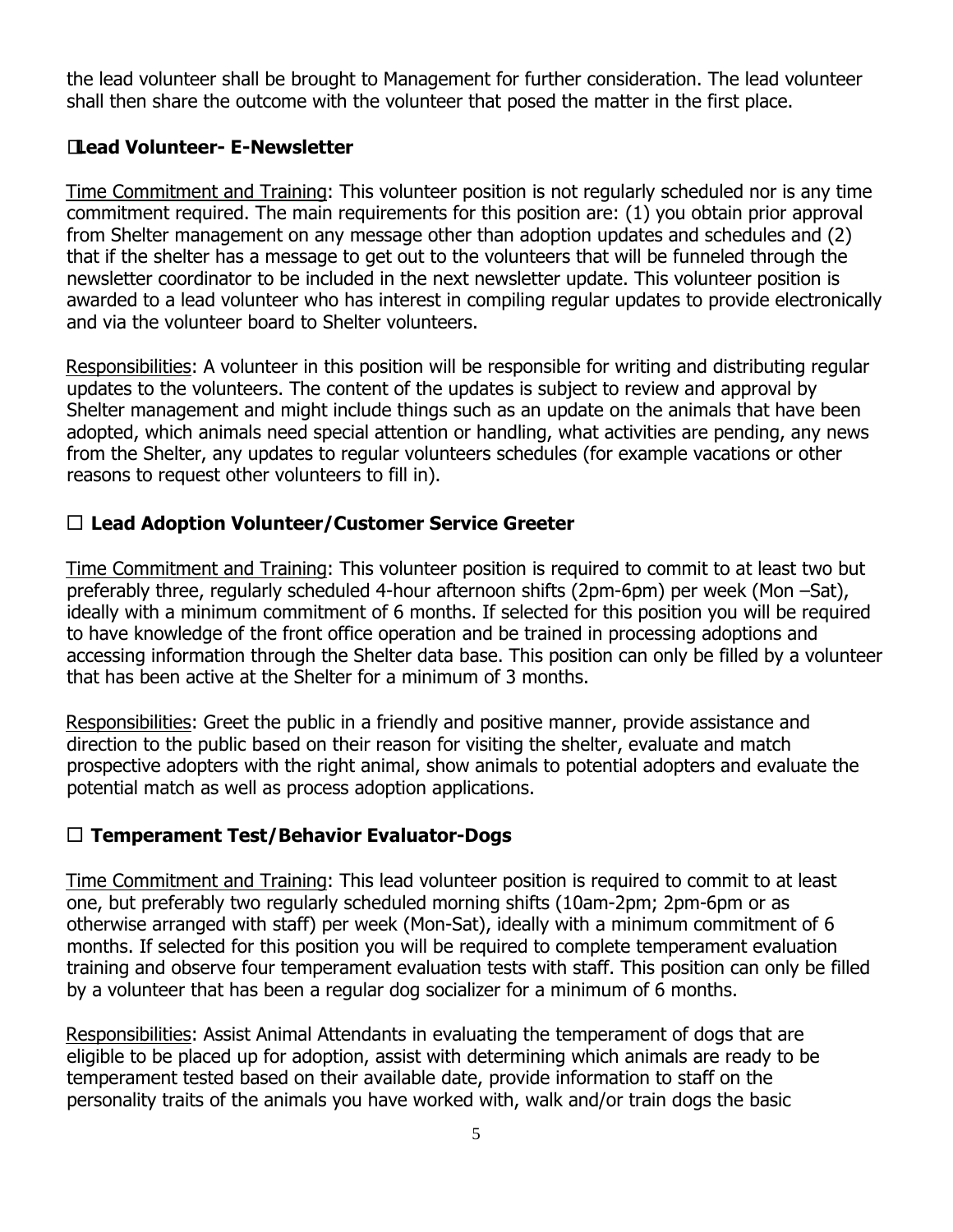obedience skills when temperament testing cannot be completed as scheduled. A person in this position must have an open mind when working with misunderstood breeds such as the pit bull or Akita, must be able to handle rambunctious dogs and should have semi-professional to professional experience in dog training and behavior.

## **Photographer**

Time Commitment and Training: This volunteer position is not regularly scheduled nor is any time commitment required. If you are skilled in taking photos of pets and can follow the general directions for obtaining the types of photos needed for posting on the internet, this position is for you!

Responsibilities: Take photos of animals in the shelter that are up for adoption, and with the assistance of shelter staff, photograph animals for posting on the web page and various media outlets. A person in this position must be able to transfer photos from the camera to a computer and email them to a designated person responsible for editing the photos for web posting.

## **Foster Parent**

Time Commitment and Training: This is a unique volunteer position in that the responsibilities are off-site, in your home. A foster period can range from one week to a month or more, depending on the need. Training takes place in a special foster parent orientation.

Responsibilities: Provide temporary care in your home for animals who are in need of medical or behavioral rehabilitation, or are too young to stay in a shelter environment. They would preferably be cared for in a separate area, away from your other animals if possible, however this is not required. Be available for trips to the shelter for supplies, testing, or vaccinations. Work with Shelter staff for all aspects of care, most importantly, all medical care. All costs will be coved by east Alabama Humane Society.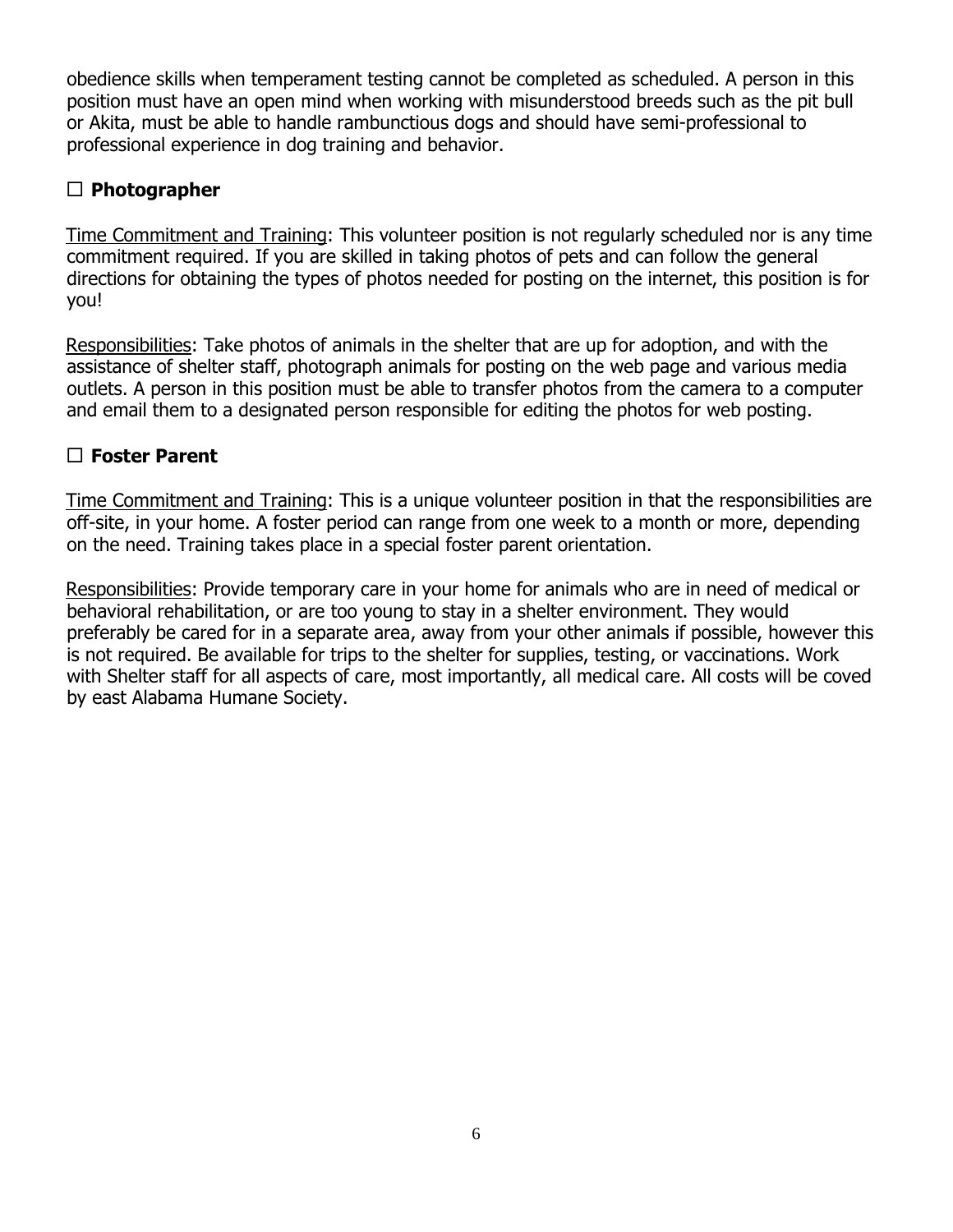## **General Volunteer Procedures**

Each day that you volunteer your time to work with the animals, we ask that you undertake the following:

- 1) Sign in/out at the front desk. This will enable us to keep track of who is working the animals on a given day.
- 2) Always wear your identification badge. This will identify you as a volunteer to staff as well as to members of the general public.
- 3) Inform the staff and/or fill out an information slip in the office if you notice that an animal has physical problems that appear to need treatment.
- 4) Inform the staff of any behavioral problems exhibited by the animals, such as biting/attempting to bite you or other animals, growling at people/animals, cowering, being "mouthy" or any other form of aggressive act or particularly dominant trait. It is important to identify an animal which may bite someone or which needs to go to a home that can accommodate their particular needs.
- 5) Clean up after yourself at the end of each visit and put away all supplies.
- 6) If a member of the public inquires about adoption procedures or background information on a particular animal you may inform them of any of the information for potential adopters including the following:

> Applications are accepted for at least 24 hours when they go up for adoption and that applications will no longer be accepted after three  $(3)$  **qualified** applications are received  $\geq$  The first applicant is not necessarily the one that will get the animal. The selection process is such that the animal will go to the most suitable home. If there are multiple suitable homes the names of those applicants are put in a hat and one name will be drawn.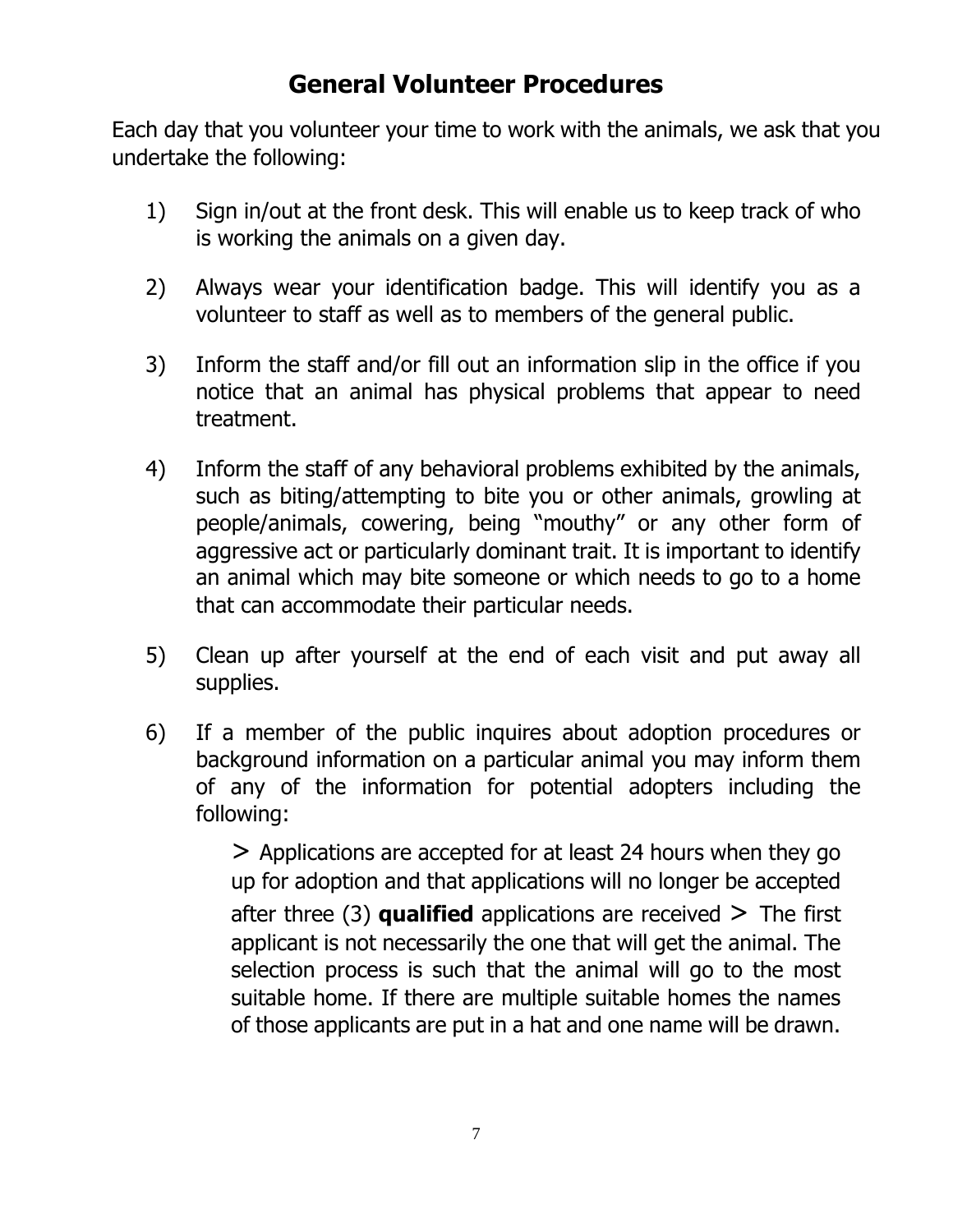> It may take longer to process applications if the applicant is from out of the county; as property ownership must be established.

> You may discuss the personality traits in animals with which you've worked (i.e., walks well on leash, enjoys being brushed).

 $>$  Inform adopters that if they own another dog(s) they will be required to do a 'meet and greet' with the dog  $>$  It is preferred that the dog meet all family members at the meet and greet as well as the other dogs.

Any other questions including those about the adoption process, fees, or specific questions on applications already submitted, please refer them to EAHS staff at the front desk.

7) All volunteers must leave EAHS by 5:45 PM to allow shelter staff adequate time to finish up their duties and prepare to close.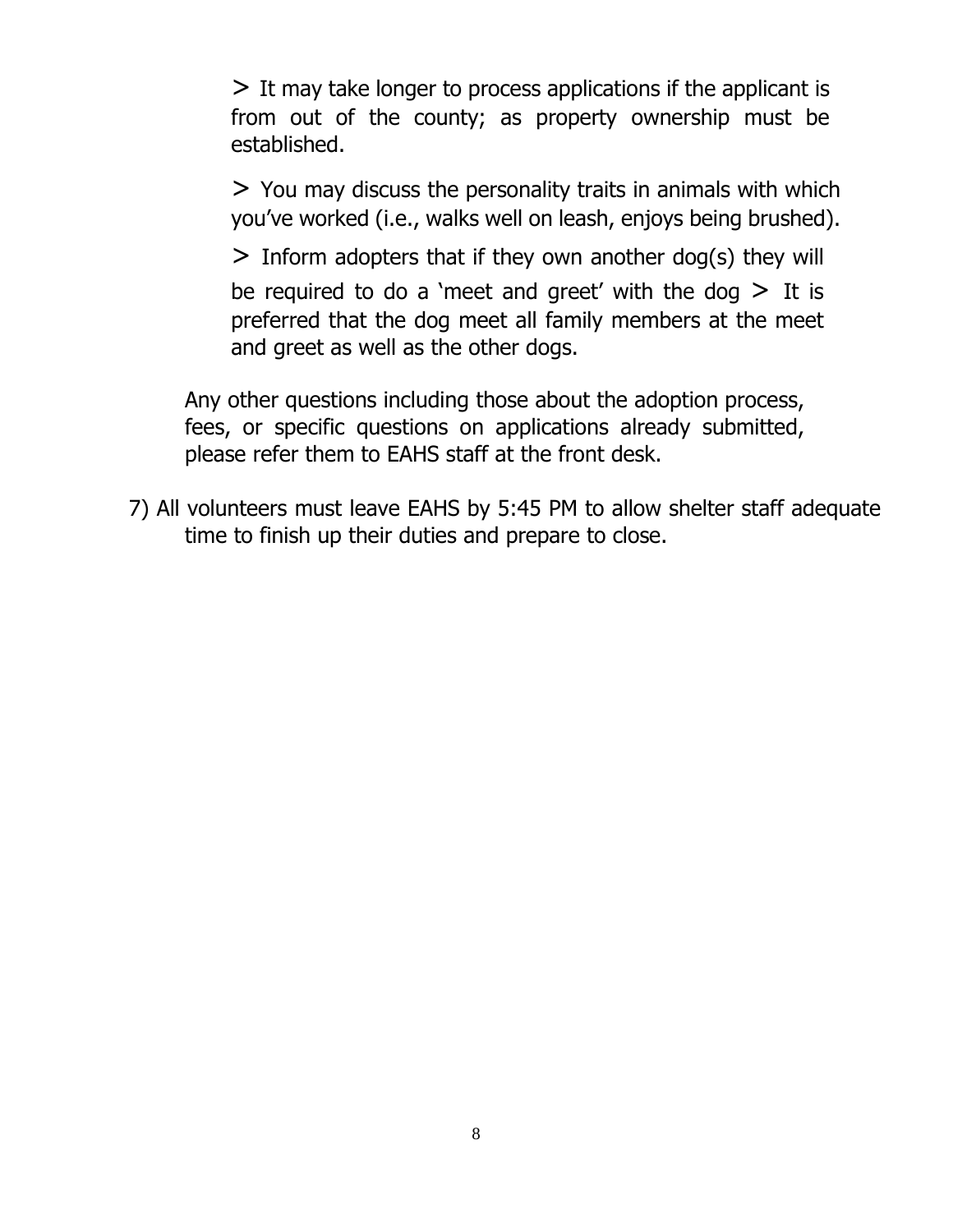## **DOGS**

Walking and grooming of the dogs is an important part of the adoption process as it allows dogs to get exercise, become accustomed to interactions with humans and look better for the adoption process. We depend on our volunteers to provide exercise and socialization to our animals for a number of reasons. This helps them decompress from the noise and agitation of the kennel and helps minimize the daily stress of being in a cage. It also provides that human contact that is so important in making our animals more adoptable.

The kennels on the left as you walk in the kennel area are called the 'Small Dog' kennels. The kennels on the right are called the 'Big Dog' kennels. Dogs that are found as strays are put in an available kennel (if available) and held for up to seven days in case their owner comes to claim them. Typically, strays are sent to animal control for their waiting period, so that we may pull a dog that would be euthanized (due to his/her hold period being up). EAHS is an adoption facility and not a stray hold facility. Anyone looking for their lost pet is directed to animal control.

After the waiting period, if an animal has not been claimed, the dog is available for adoption. The adoptable dogs in the kennels are the ones which need your help. Please only socialize with dogs available for adoption (dogs that are strays may be under quarantine and/or are not yet available for adoption and should not be removed by volunteers for any reason).

A volunteer or staff member will show you where the doggie treats, plastic bags, collars and leashes are for dog walking purposes. He/she will also walk you through the process of removing a dog from the pen, tracking the walks received.

## **Things to remember**:

- 1) It is recommended that you wear clothing which covers your exposed skin, such as tennis shoes, jeans, and t-shirts. Many dogs are excited to leave their kennel, are not trained to stay down and may jump up in their enthusiasm. Bare skin can be scratched by dog nails and injuries may result.
- 2) It is recommended that you bring along a belt pack or back pack to hold doggie treats, plastic bags, your cell phone if you have one and a bottle of water if you choose.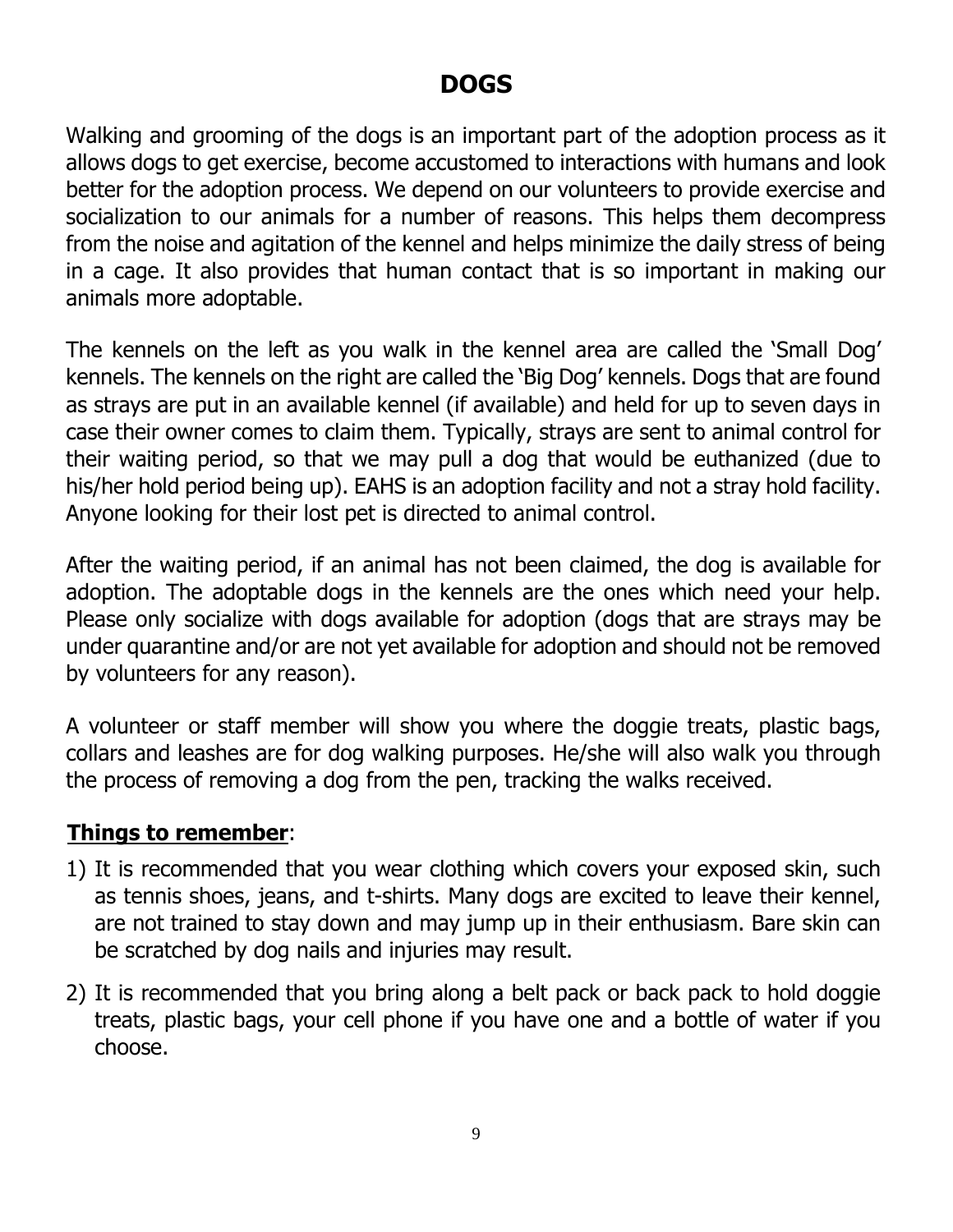- 3) We do not have a drinking fountain; it is recommended that you bring bottled water with you.
- 4) To prevent dogs from escaping their kennel, use your body as a block when opening kennel doors. If two dogs share the same kennel, separate them using the guillotine door. You may then remove one dog safely from the inside gate. Please open the guillotine door again afterwards so the dogs can go in/out. Do not remove dogs from the outside kennels unless specifically advised to do so by a kennel attendant. The guillotine door will be explained to you when you are given the tour of the kennels.
- 5) There should never be 2 dogs in the hallway at the same time. If you are coming out of a cage with a dog and someone else is walking into the hallway, step back into your kennel and wait until it is clear. When returning from a walk, always look through the window before stepping into the hallway with your dog. If someone is coming out with a dog, take your dog back outside the gated area and wait until the other person and dog pass. This is to prevent any dog aggression.
- 6) Always be sure the kennel door is securely latched after returning the dog to their kennel. Note: Dogs are fed at4:00pm, each day, so all dogs must be Returned from their walk by this time.
- 7) Bring plenty of plastic bags to pick up dog waste during the walk. To pick up waste with these bags, insert your hand into the bag as you would a glove, pick up the waste using the outside of the bag, pull the bag inside out over your hand and tie the bag into a knot. Please dispose of these bags in dumpster outside and not inside the shelter. This will help keep down the spread of disease as well as maintain a pleasant environment for all walkers.
- 8) Mark your initials and time of walk on the daily sheet in the binder provided in the hallway. This will assist you and other volunteers in determining which dogs still need to be walked for the day. If you take the dog out for less than 20 minutes or if you play with him/her in the front area only, please write on the list "short walk" or "front yard" that way if someone else comes later and all dogs have been walked that person can get the dog out that only had a short walk.
- 9) Some dogs do not walk and play well with others. Please work with other volunteers to keep dogs separated during walks by moving to the opposite side of the road and holding the dog steady. If two volunteers walk dogs together make sure the dogs do not come in contact with each other so as to avoid any trouble between dogs.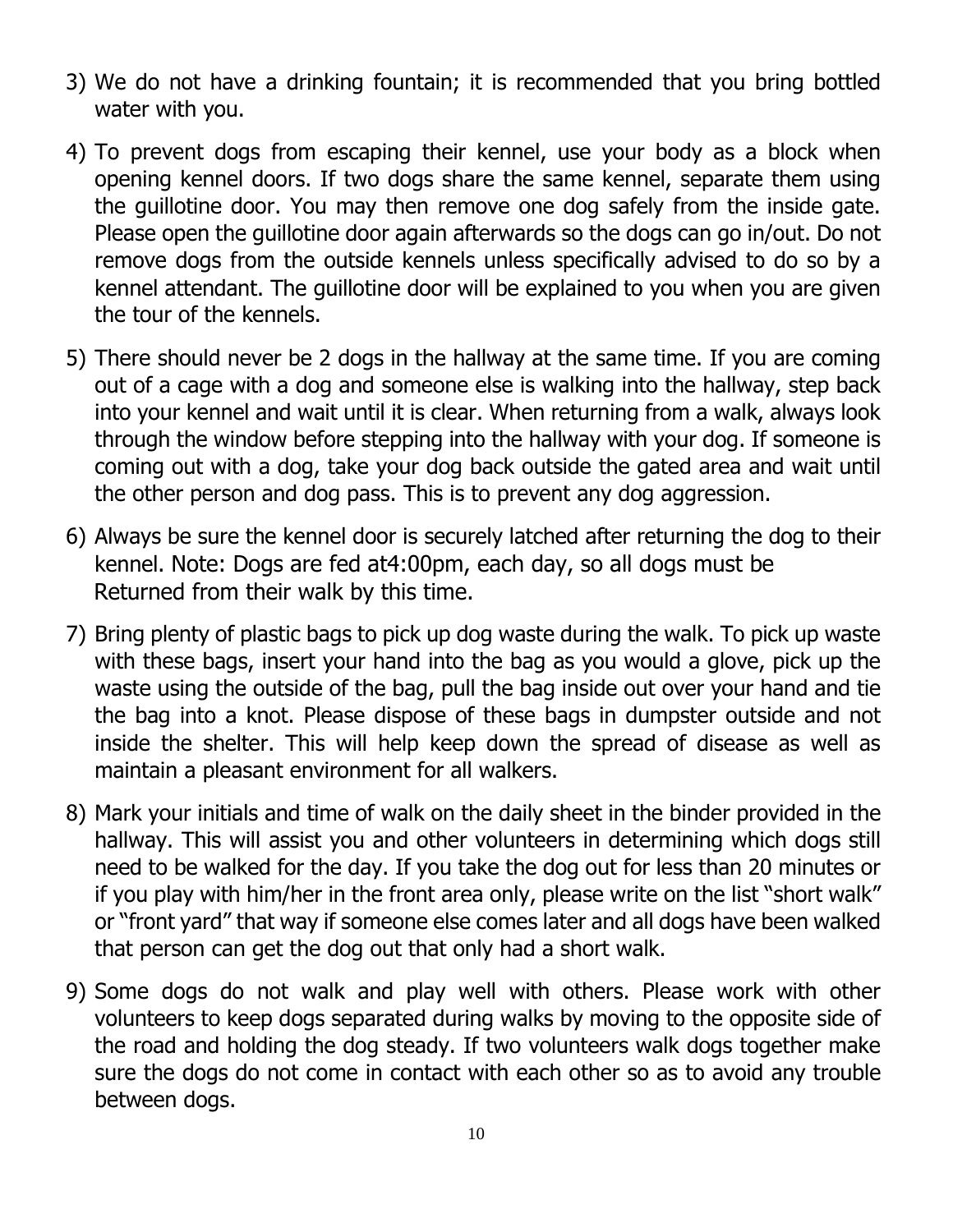- 10)If you want to bathe a dog, just ask to make sure it is ok. If you choose to groom the dogs after walking, please use the designated areas. Ensure that the dog being groomed continues to be secured with a leash. Please clean up and dispose of hair in a trash and wipe up any water on the floor.
- 11)While on a walk keep the dogs a respectable distance from people you pass, not everyone likes dogs. If people want to visit with the dog while you have him/her out, don't allow the dog to jump on them.
- 12)While on the walk never jerk or yank on the leash. This can really hurt a dog. Please also keep the dogs out of the tall weeds as foxtails can get tangled in their fur or imbedded in their pads-very painful.
- 13)You are welcome to bring treats for the dogs (though no raw hides or greenies are allowed for dogs with kennel mates). All treats and toys you find at the shelter have been donated. You are also welcome to bring in extra plastic (grocery type) bags for cleaning up after the dogs.
- 14)Keep staff appraised of behavioral problems which need work and if a dog shows any signs of aggression or health issues.
- 15)Do not walk dogs under these circumstances:

The outside temperature is too hot (the black top by the river gets really hot and can burn their feet).

- It is a puppy which has not yet received at least three booster shots
- If a dog is larger or stronger than you can physically handle  $-$  put this dog back and walk another.
- 16) Car rides are only allowed with prior approval by office staff.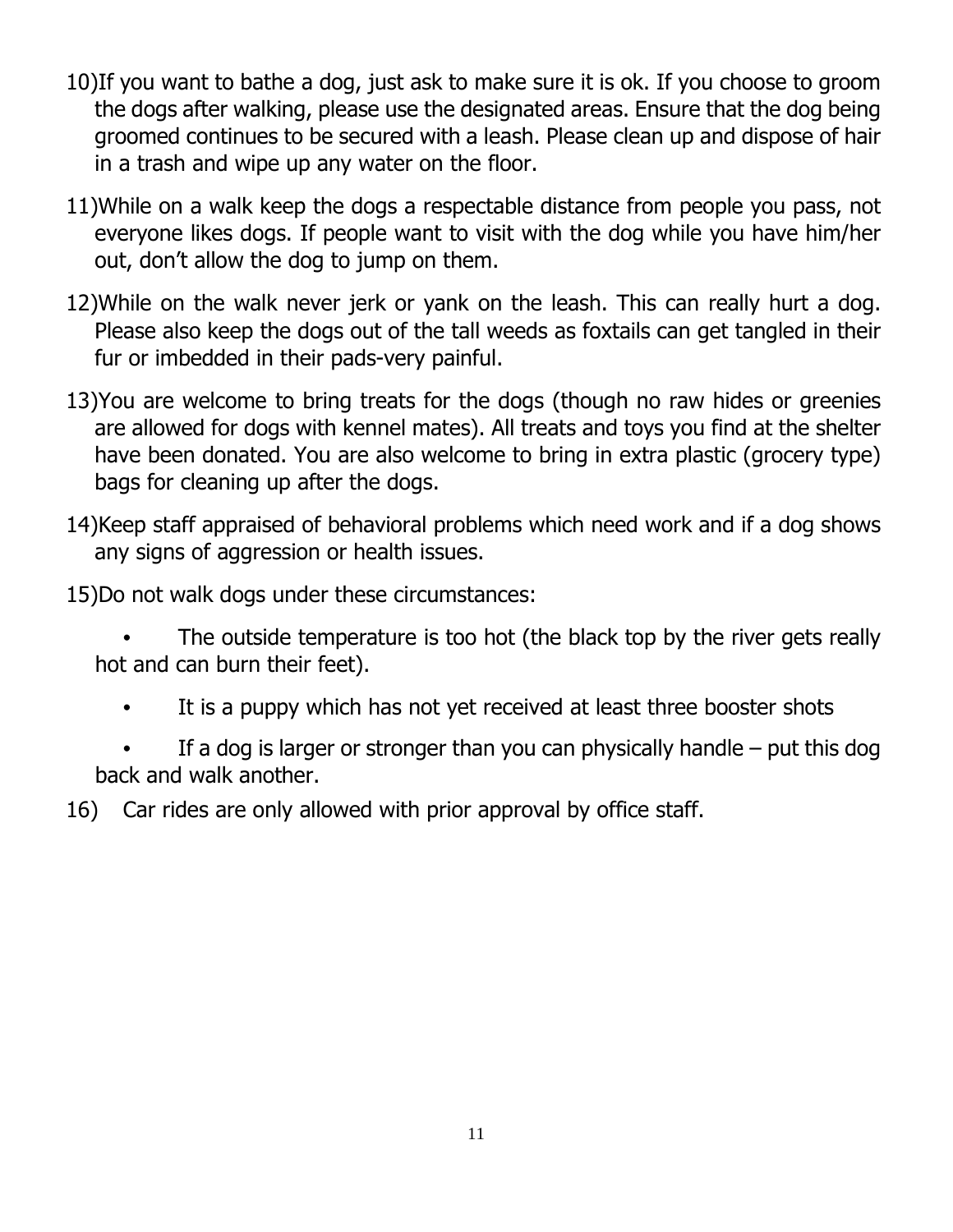## **DOG CHECKLIST**

- $\Box$  I was shown the dog kennels and I understand that I can only walk and socialize dogs available for adoption.
- $\Box$  I understand I should wear clothing that covers exposed skin to prevent being scratched, no sandals or flip flops.
- $\Box$  I was shown how to remove a dog from the kennel, how to properly secure a collar or harness and how to properly latch the kennel when entering and leaving. I understand any open kennel door should be shut and latched.
- $\Box$  I was shown how to return a dog to the kennel.
- $\Box$  I was shown how to log my walk on the daily sheet.
- $\Box$  I was shown how to properly pick up animal waste and where to dispose of such waste and was shown where/how to groom dogs.
- $\Box$  I understand that all dogs must be returned to kennels by 4:00 PM for dinner.
- $\Box$  I agree to report any aggressive or unusual personality traits or behavioral problems to an animal shelter staff member or lead volunteer.
- $\Box$  I understand that some dogs do not play well with others and that I should be aware of this and walk on the other side of the road when warranted. I understand that I may only walk one dog at a time.
- $\Box$  I understand I may not walk puppies, may not walk dogs when it is too hot and may not walk a dog that is stronger than me.

| <b>Volunteer Signature:</b> | Date: |
|-----------------------------|-------|
| Staff/Lead Volunteer:       | Date: |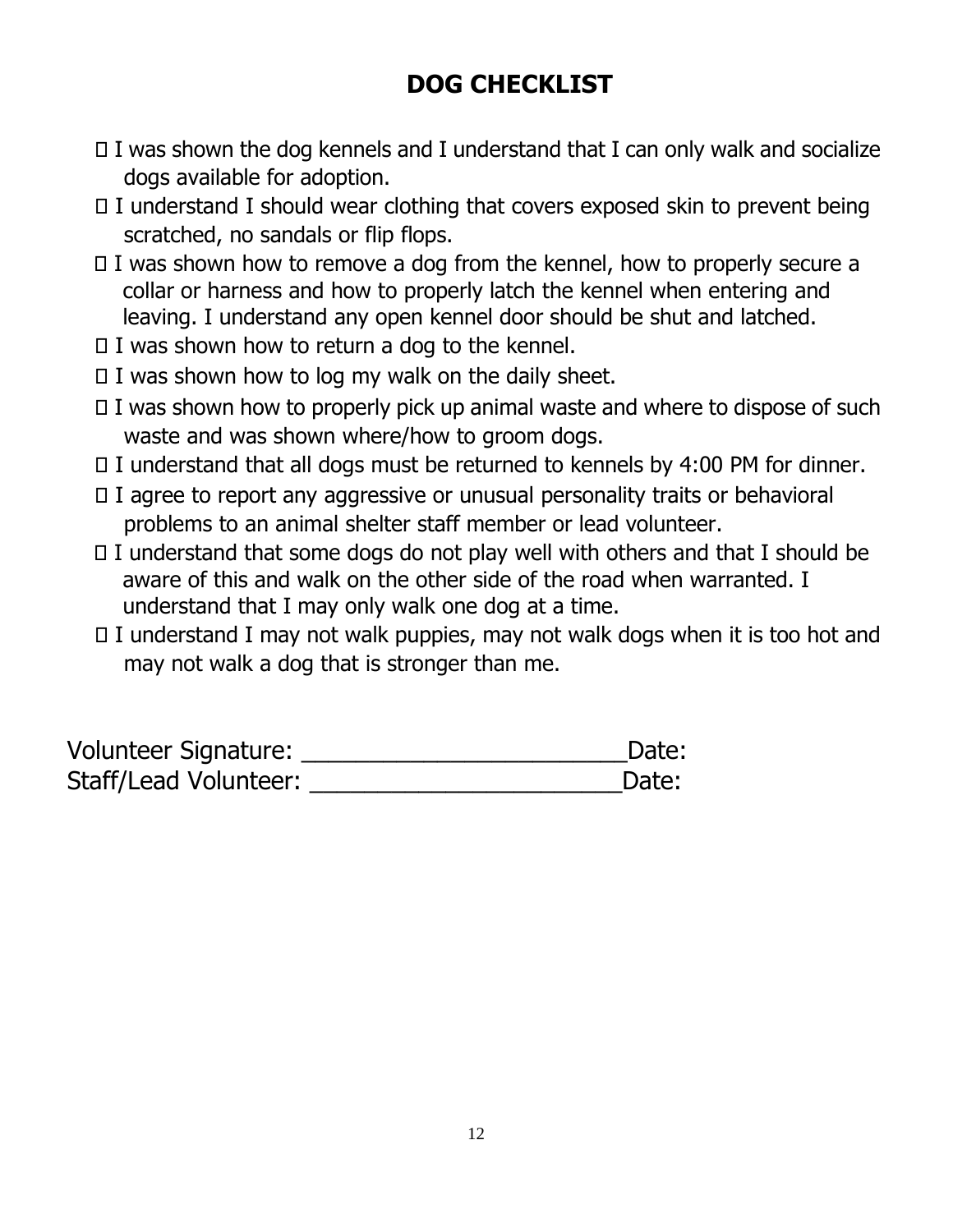## **General Practices and Standard Operating Procedures for East Alabama Humane Society-Volunteer Edition**

#### **EAHS IS A LIMITED SPACE REFUGE FOR UNWANTED DOGS**

Owner surrenders are taken in by scheduled appointments to maximize the number of dogs pulled from animal control (and at risk for euthanasia).

Any stray needs to be brought to the county animal control for initial processing. This allows the owner an opportunity to claim their dog during the stray hold period. After this period, the dog is available for transfer to a rescue or for adoption at animal control.

### **MAINTAIN A CLEAN, COMFORTABLE, SAFE AND HEALTHY ENVIRONMENT FOR EACH ANIMAL**

Please do not leave any animal in a soiled environment. Any bedding that is dirty needs to be immediately replaced.

Animals, deserve to live in a humane, disease-free environment. EAHS examines animals upon arrival and places them in appropriate housing areas of the facility. Animals can be separated by sex, age, and health status. They are housed in a way to minimize stress and disease transmission and are provided with proper food and water, human attention, protection from the elements, adequate ventilation and heat, and veterinary care if needed. Every dog is given a blanket at night.

#### **MANAGEABLE CAPACITY**

Every shelter has a maximum capacity for care, and the population in their care must not exceed that level. Factors that determine capacity for care include: the number of kennels available, staff availability, staff training, average length of stay, adoptions, transfers, or other outcomes. Many factors can alter the capacity for care. For example, loss of animal care staff or malfunctioning kennels can temporarily decrease the capacity for care in a shelter. Operating beyond an organization's capacity for care is an unacceptable practice.

The goal of EAHS is to ensure that at each critical point of service (vaccination, spay/neuter, etc) is delivered promptly. Delays resulting in even one to two additional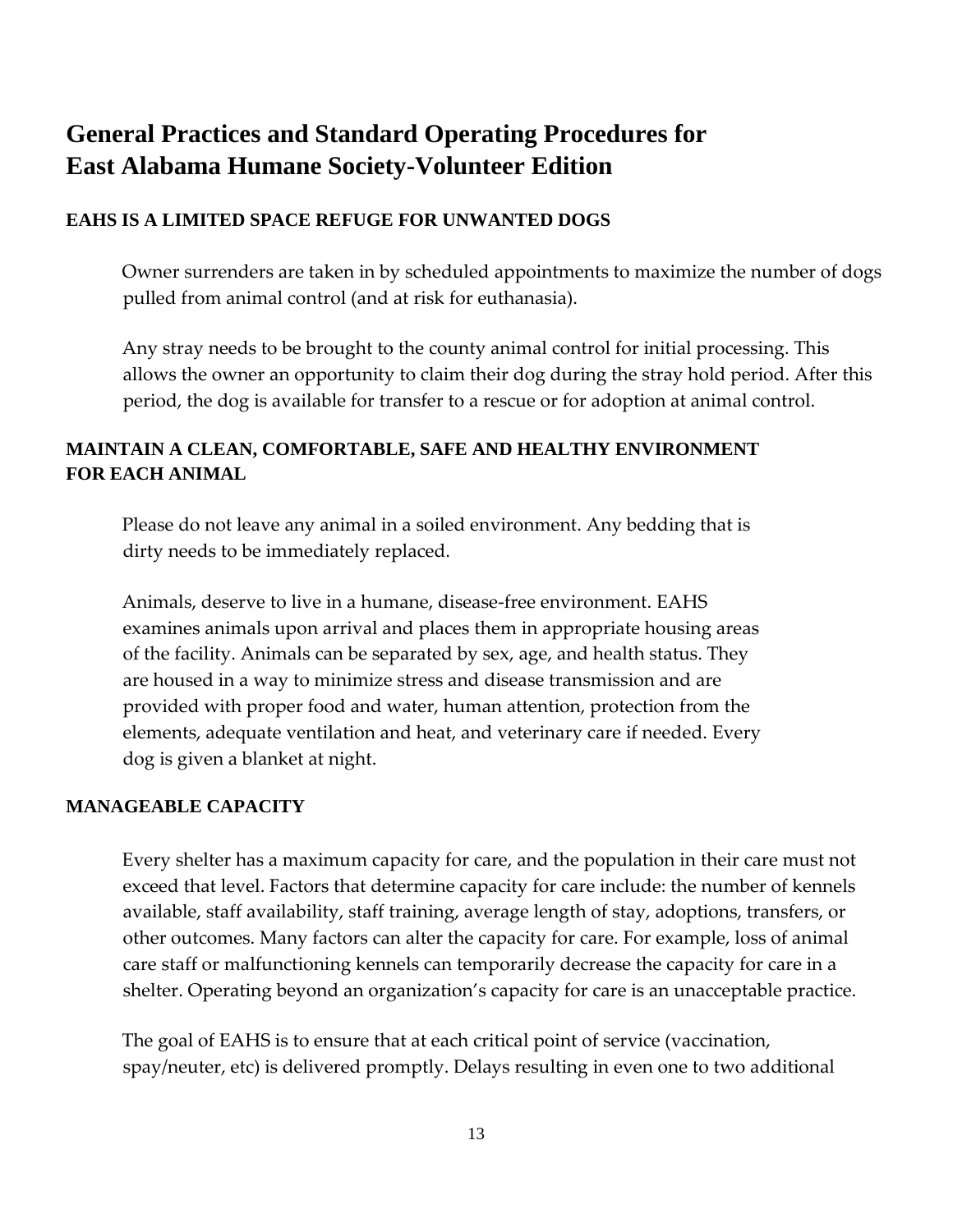days of care may result in crowding and poor animal welfare in facilities that operate near maximum capacity.

This shelter has protocols in place to maintain adequate capacity for care and housing, balancing incomes with available outcomes (adoption, transfer, other rescue groups, etc). Inspection of all animals is performed daily in order to routinely evaluate and monitor adequacy of capacity and to identify needs for housing and care. Appropriate interventions must be made before animal numbers exceed the capacity for care and housing. Waiting to respond until capacity has been exceeded results in animal suffering.

(Taken in part from Guidelines for Standards of Care in Animal Shelters, 2010, The Association of Shelter Veterinarians).

#### **Manageable Capacity Policy:**

It is the policy of EAHS to provide a safe and healthy environment to all animals that come to us. To that end our mission is to maintain shelter population at our manageable capacity of 45 dogs (not including isolation or young puppies). This capacity reflects the balance between staffing resources and infrastructure to safely house and care for animals in our care. This capacity will be re-evaluated if additional staffing resources are made available on a temporary or permanent basis.

#### **SURRENDER OF ANIMALS:**

We have no way of knowing the circumstances surrounding an owner surrender. It may just be they don't want the animal any longer, but generally there is a story that we are unaware of (losing a home, lost a family member, lost a job and cannot afford the pet any longer, an illness that prevents them from keeping the pet, etc). Many of these are personal matters that we will never know. Our job is to accept the animals without prejudice and without judging the people for the surrender. All we can try to do is get as much accurate information about the animal so that we can do what is best with that animal once it is in our care.

#### **PROCEDURE UPON INTAKE-VACCINATIONS:**

Each animal is vaccinated for species appropriate vaccine(s) upon intake to EAHS. Dogs and puppies are given the bordetella vaccine and the injectable DA2PP (Vanguard+5) vaccine. Puppies and under 4 months of age receive vaccinations at 14 day intervals, dogs over 6 months of age receive 2 vaccines at 14 day intervals. If for any reason you are unable to vaccinate the animal upon arrival notify coworkers and post on the animal's paperwork, so we can try again later.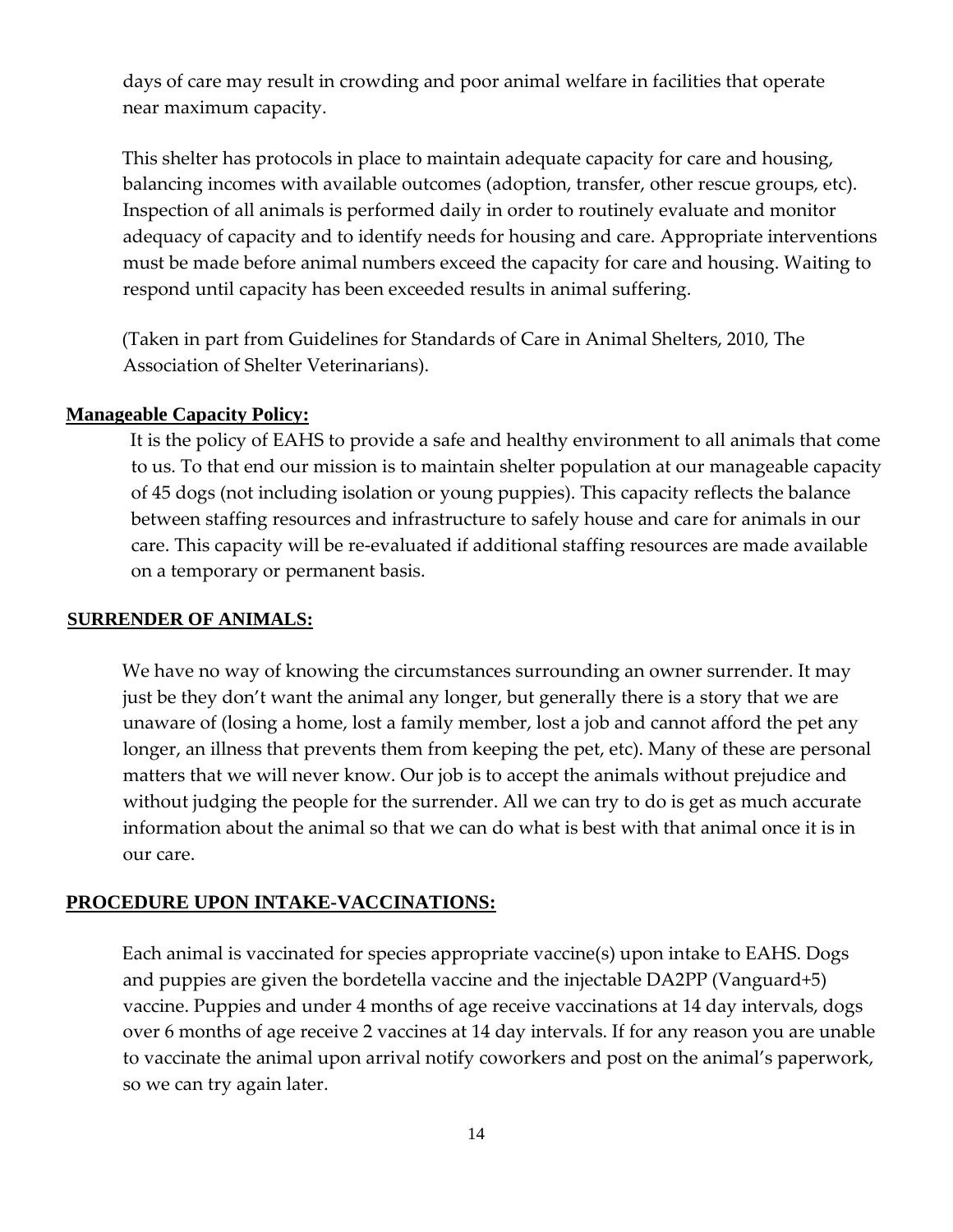If a puppy is received at the Shelter that is old enough to adopt (8 weeks), it will receive its first round of vaccinations and will be placed up for adoption. An unvaccinated puppy will be on hold and not adoptable until the second round of vaccinations is administered which is 14 days after the first set of vaccinations. This will be done at the determination of the Shelter Supervisor and/or Manager. As a rule however, puppies will be moved up for adoption as quickly as possible.

All dogs are wormed and treated for fleas on an as needed basis.

### **SHELTER OPERATION PROCEDURES DURING DISEASE OUTBREAKS:**

Standard operating procedures within EAHS must change based on the current health of the Shelter's animal population. Whenever a major outbreak effects the dog population, Shelter staff will take appropriate action to stop or minimize the spread of the disease. Such action may include animal isolation, treatment, and in severe cases, euthanasia. Shelter operating status shall be based upon the health of the Shelter population in a particular area.

Volunteers must respect the established operating status and should consider if they even want to volunteer during modified procedures. Volunteers must keep in mind that they can potentially transfer the disease to their own pets at home if they choose to socialize animals when a mild outbreak is occurring.

#### **ANIMAL ILLNESS POLICIES AND PROCEDURES:**

Shelter staff will take appropriate action when a disease outbreak occurs. This Shelter unlike some does not use euthanasia as a tool to control outbreaks. If an animal comes down with a disease, and that disease is *reasonably* treatable in that animal, the animal will be treated. If treatment will be ineffective, the animal will be euthanized (to avoid unnecessary suffering). During a severe outbreak, some animals may be treated while others will be euthanized. The decision to do one or the other is based upon the existing condition of the animal when the outbreak occurred including whether the animal had been previously vaccinated or not. Some diseases such as forms of distemper may almost always result in euthanasia.

#### **TOYS/BRUSHES**

These items will be sanitized at the end of each day. If a dog has a soft cloth toy in its cage, leave that toy in the kennel until the dog is adopted, at which point the toy may go with the dog to its new home.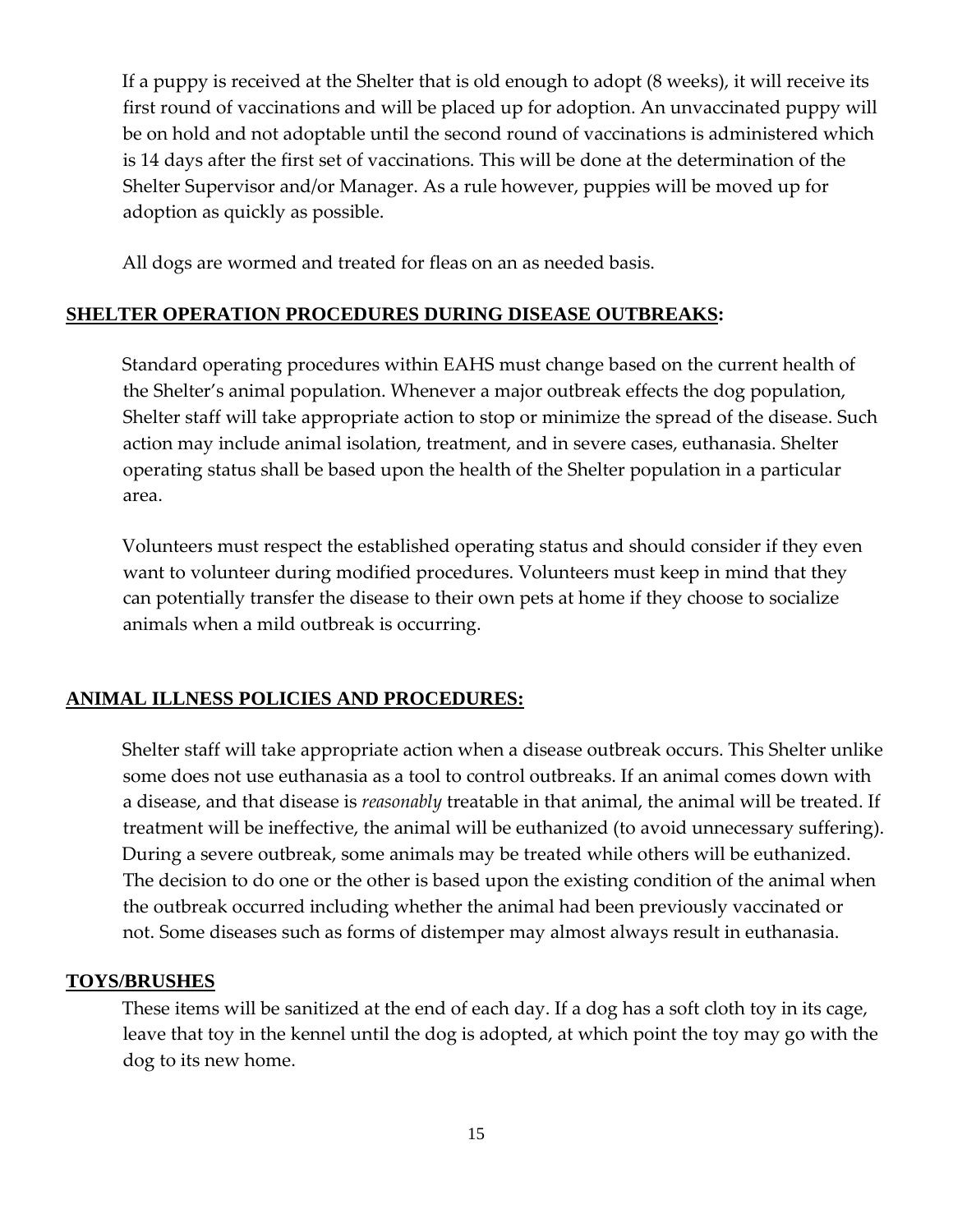## **STAFF AND VOLUNTEER INTERACTION WITH POTENTIAL ADOPTERS:**

Our facility requires for staff members only to remove animals from their cage/kennels to show to potential adopters. Staff members may remain with the potential adopters and the animals until placed back into kennels if needed, or will return to take the animal back when the potential adopters are done. The safety of the general public and the animal is of the utmost importance. Any animal in the adoption areas that is showing any sign of potentially aggressive behavior will be removed from the adoption areas and re-evaluated before being placed back up for adoption.

Employees (and volunteers) shall interact with potential adopters at every possible opportunity. Our goal is to have quality, positive interaction with each potential adopter. These people are to be treated with respect and kindness just as we do for our volunteers. They are our clients; to have successful adoptions and a positive community reputation we need to make sure every potential adopter is treated in this manner. They will tell their story to others, good or bad, so we need to make every effort to make sure that story is a positive one.

## **SCREEN PROSPECTIVE ADOPTERS USING ADOPTION STANDARDS:**

Our Shelter's adoption program seeks to find responsible, lifelong homes for animals suitable for family pets. We do not simply aim to find homes for as many animals as possible. We have set guidelines and standards for determining which animals are made available for adoption and which potential adopters are likely to care for the animals responsibly.

Equally important is how the Shelter applies its adoption standards. We will not apply standards so rigidly that we ignore an applicant's special circumstances. Furthermore, we shall conduct adoption screening fairly and compassionately so that we do not alienate prospective adopters.

## **ADOPTION POLICIES: (Also refer to East Alabama Humane Society Adoption Guidelines document)**

Any stray adult dog held at EAHS will remain in the kennels for a minimum of seven days. If unclaimed, and if the animal is not aggressive to Shelter staff during those seven days, the dog will be temperament tested. The result of the temperament test will be the basis for whether that animal is moved up for adoption or not. If the dog is aggressive and unable to be temperament tested, and is not one that can be offered to a rescue group, the dog will be sent to animal control.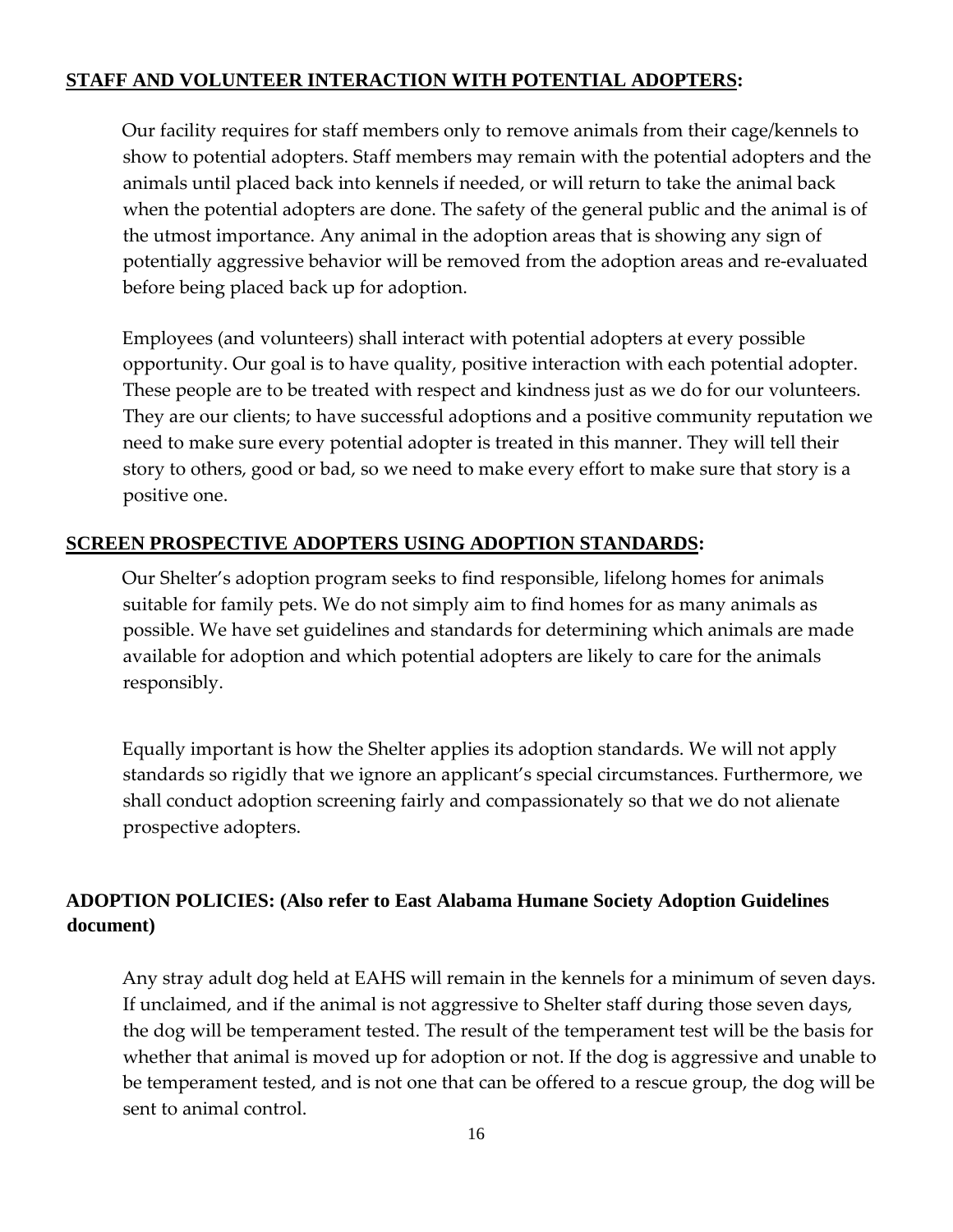Bully breeds: If the dog is aggressive and fails the first level of the temperament test it will not be placed and after further evaluation from the Shelter Supervisor and Manager, it will sent to animal control for further evaluation. If they pass the first level of testing, the ultimate decision to move the animal up for adoption will be that of the Shelter supervisor and/or Manager, which will be based on all information available. Any surrendered adult Bully breed will be evaluated for its potential to be adopted based on information from the owner as to why the animal is being surrendered and the general nature of the animal. If the animal is not aggressive, it will be temperament tested. The results of the temperament test will be needed to qualify the dog as *an ambassador for the breed* and will serve as the basis for whether it is moved up for adoption or not.

Puppies whether stray or surrendered will be evaluated for their potential to be good adoptable animals based on a number of factors including: health, age, any background information available (if surrendered), general nature to Shelter staff during the first six days (if a stray) and the results of the temperament test.

"No fence-No dog" is the rule with exceptions. Any potential dog adopter must provide evidence of a fenced yard. The exception to this rule is if the potential adopter lives in an apartment or mobile home park that allows dogs, or leads a very active lifestyle. The Shelter will consider adopting dogs to people in these living arrangements if it is shown that the dog will get out for regular exercise.

All dogs are tested for heartworm before being moved up for adoption. If a dog tests positive for heartworm it will be treated. The treatment time for heartworm is lengthy.

It is the goal of the Shelter that all animals receive a wellness check by the Animal Attendants before being moved up for adoption. This includes dogs being given a bath being brushed, checked for fleas (treated as needed), ears and eyes checked and nails clipped. Some dogs require substantial grooming due to mats and may be sent out to a groomer.

## **SPAY OR NEUTER POLICY.**

All dogs are required to be spayed or neutered. Dogs over four months are spayed and neutered prior to adoption. Any dog unable to be altered is sent home with a voucher for one of our local veterinary clinics, and a date due by. Verification of spay/neuter completion prior to the animal becoming 6 months of age, is required by law.

## **PROMOTE ADOPTION-SHOWCASE ADOPTABLE DOGS BEHIND THE COUNTER:**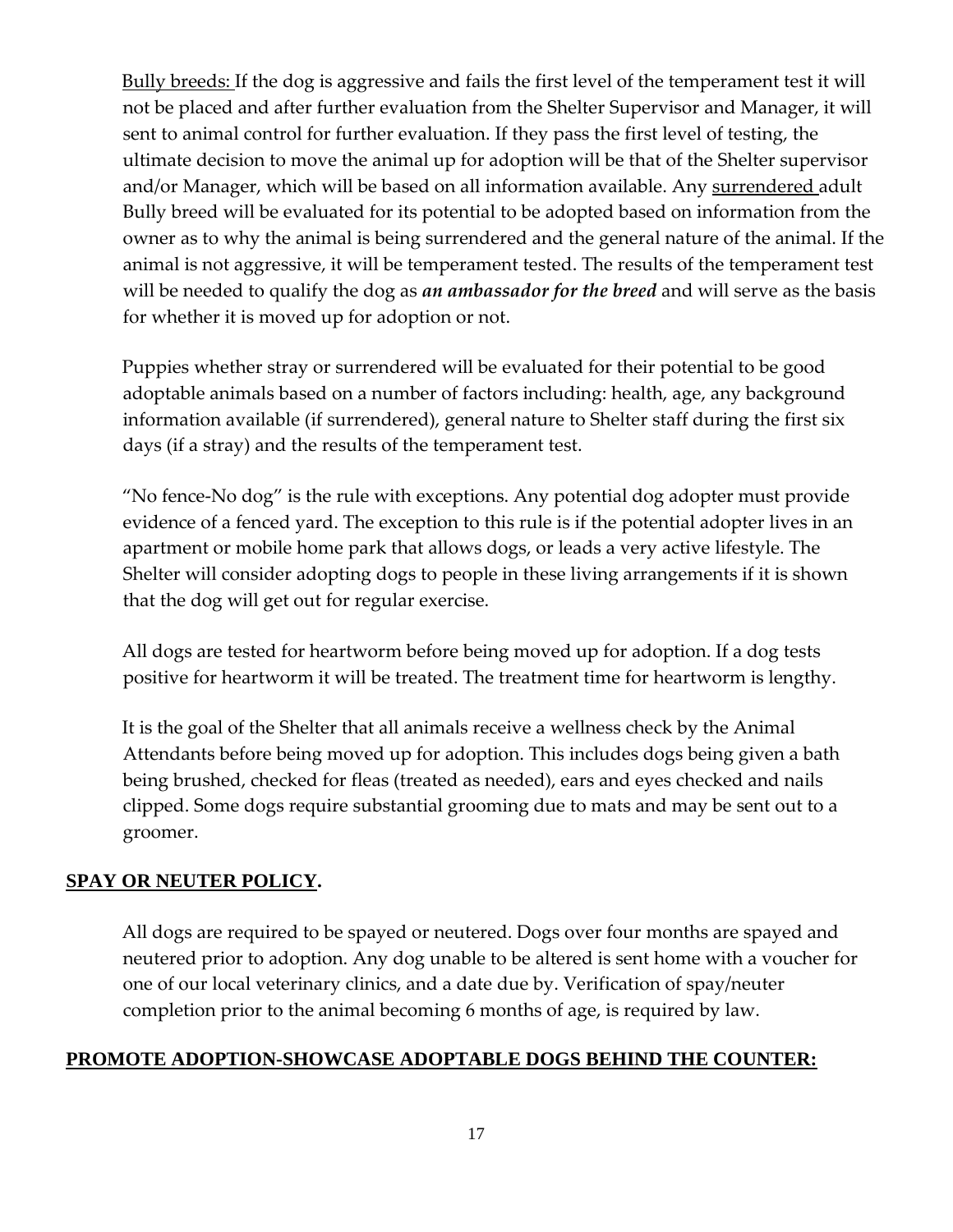To promote our adoptable animals it is the policy of EAHS that those dogs that can behave and act in an appropriate indoor manner be showcased behind the front counter as often as possible. Shelter staff shall advise visitors of the animal being showcased. This will allow some of the dogs a much needed break from the agitation and high noise level of the kennels and make them a more adoptable dog (indoor skills). Front office staff should make every effort to socialize with these animals as they have time.

#### **VOLUNTEERS:**

We are dependent on our volunteers to exercise and socialize our animals. Without their help we would not be able to meet state laws regarding animal exercise, but more importantly our animals would miss out on valuable human interaction and socialization skills. **Our volunteers are to be treated with respect and kindness at all times**. If there is an issue with a volunteer that needs immediate attention, a EAHS Supervisor or Manager shall be notified. If however the matter is not urgent, Shelter staff shall notify the appointed volunteer coordinator for appropriate action.

### **SOCIALIZING ANIMALS IN DOG ISOLATION AREA OR PUPPY BOXES:**

Only lead volunteers can socialize animals in the isolation area or puppy room. Only those specific animals identified by Shelter staff for socialization shall be handled by lead volunteers. Animal Shelter staff shall identify the animals that may be handled by communicating directly with the lead volunteers. Volunteers shall take this opportunity to spend quality time with each of these animals to help them decompress from the noise and agitation of the kennel environment which in turn will help ease stress and make them more adoptable animals. This type of socialization and human contact is very important to puppies and isolated animals.

These animals may not be taken out for walks but lead volunteers may work on behavior and training (no biting, sit, down, etc) and may brush or groom the animals in their kennel.

The floor should be sanitized if a puppy urinates or defecates. The Shelter staff person or volunteer shall clean up the urine or feces and then spray the area with sanitizer (from a spray bottle) and let it sit for 10 minutes. After 10 minutes, use the mop and then dry the floor. Towels should be placed for puppies to urinate on. Any soiled towels shall be removed, placed in the hamper by the kennel door, and replaced with a clean towel.

#### **INJURY/FIRST AID KITS/REPORTING:**

First Aid Kits are in the kennel area (by kennel 18). Any need for first aid must be reported to Shelter staff no matter how minor you consider the injury. All volunteers are required to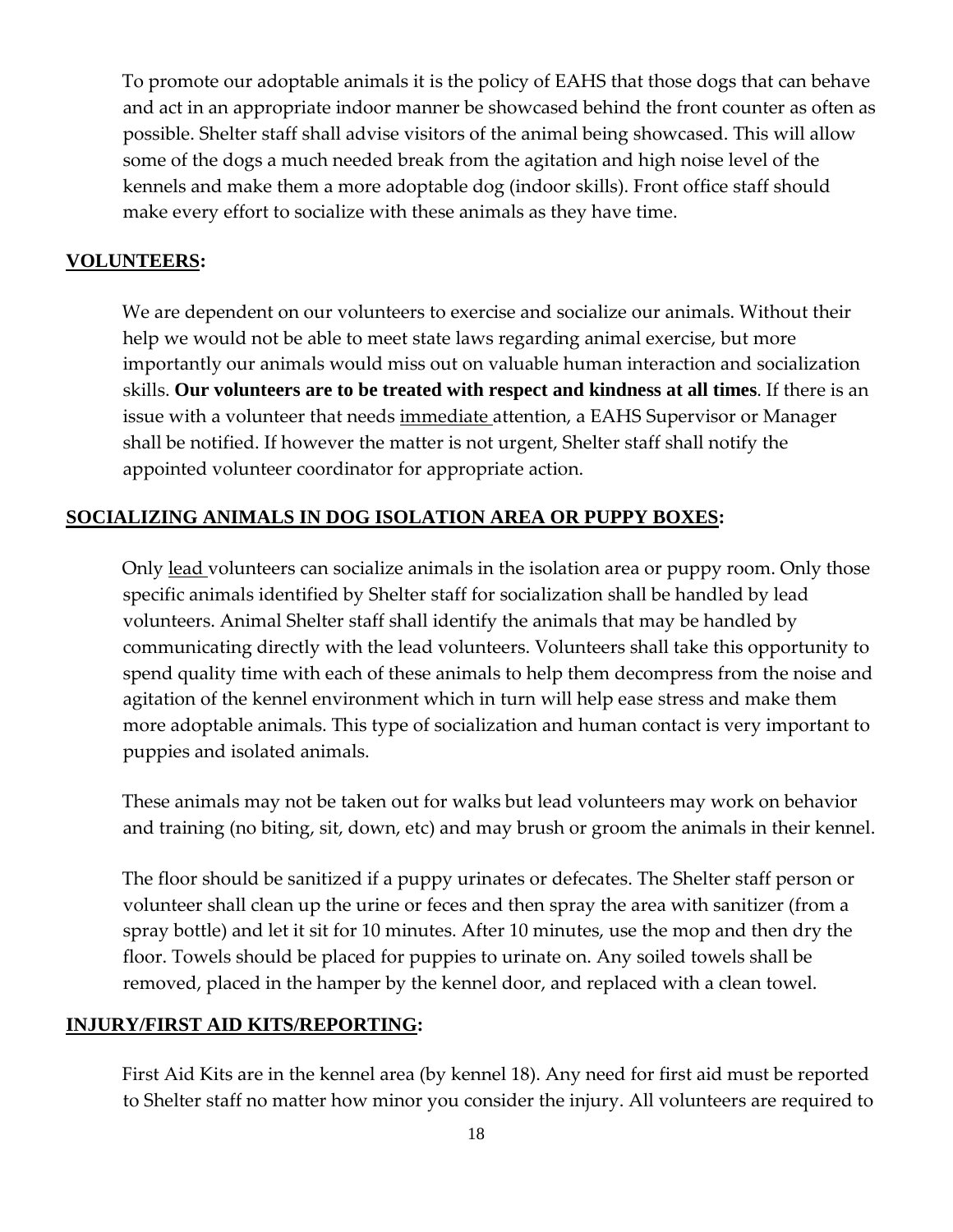report injuries sustained while volunteering, no exceptions. Failure to report injuries may result in a volunteer being removed from service. The Shelter has a huge responsibility when it comes to placing animals in appropriate homes. If a particular animal has a personality trait or habit that resulted in a bite or scratch (even if it was unintentional) that must be made known to Shelter staff so they can update the animals profile and, for example, not adopt that particular animal to a family with children or a family with other animals, etc.

### **ADOPTION GUIDELINES:**

Our goal is to have our adoptable animals placed in happy homes as soon as possible once they are available to be adopted out. We must strive to minimize the amount of time they are kept in the kennels and cages by making them available for adoption as soon as possible. Healthy dogs, waiting for their next vaccination are available to be pre-adopted. In an effort to increase volunteer retention, we require that *all volunteers have a minimum tenure of 90 days prior* to adopting out an animal.

People may express an interest in a particular animal on a stray hold, rather than disregard that interest we need to fully inform the person(s) that the animal is not yet available for adoption but if they wish to put in an application for the animal with the full understanding that it may not ever be put up for adoption (because it is redeemed by its owner, becomes sick and/or dies, fails a temperament test or dies during the spay/neuter procedure (which is uncommon but possible)), they may do so. This application shall be filled out, and kept just like any other application. If another customer expresses similar interest, follow the same procedures.

WE WILL NOT ENCOURAGE PEOPLE TO LOOK AT STRAYS. WE WILL FOLLOW OUR USUAL PROTOCOL OF SENDING PEOPLE TO LOOK AT ADOPTABLE DOG. THIS PROCESS IS ONLY FOR WHEN SOMEONE APPROACHES US ABOUT A PARTICULAR STRAY ANIMAL.

For animals already available for adoption, when a customer indicates they wish to put in an application, ask them what animal they are interested in. Call the animal attendant most familiar with the animal to talk to the customer and make sure the animal and customer are a good fit. If so shelter staff shall give it to the person to fill out. The animal attendant (or office assistant if an animal attendant is unavailable) shall review the application and make sure there is no obvious reason why they cannot apply for that particular animal. If the application looks acceptable, mark that animal's paperwork as APPLICATION PENDING. Staff shall thoroughly review the application to ensure all questions are answered.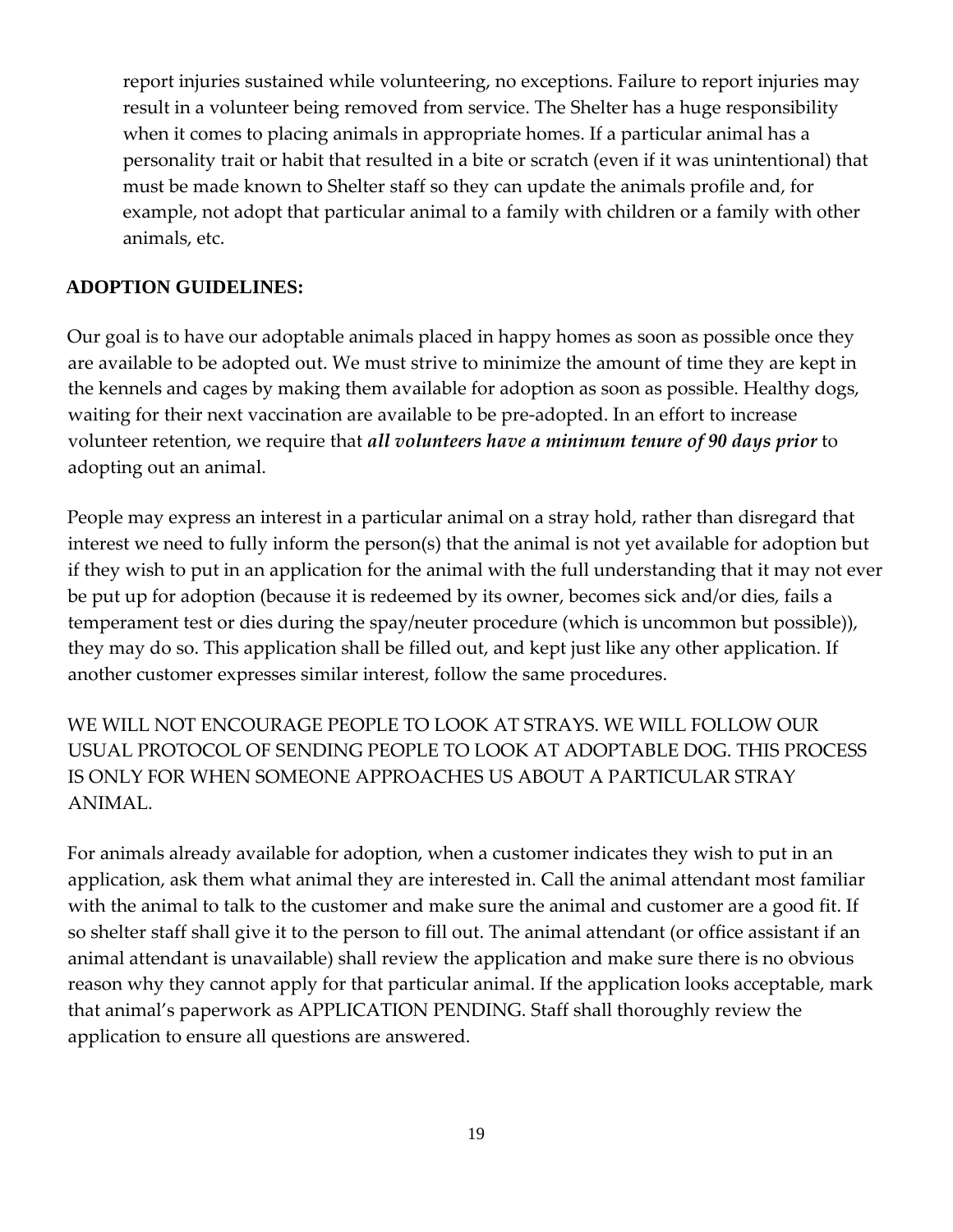If another person or family wishes to fill out an application on an animal that already has an application pending, advise them of such and that if they wish to fill out an application in case something falls through with the pending application, they may do so. Shelter staff shall write date and time with #2 circled in the upper right-hand corner. WE WILL ONLY TAKE THREE (3) APPROVED APPLICATIONS ON ANY ANIMAL, AND THE SECOND AND THIRD MUST BE ADVISED THAT IT IS UNLIKELY THEY WILL GET THE ANIMAL DUE TO THE FACT THAT THERE IS ALREADY A PENDING ADOPTION. Any other customer inquiring about an animal with 3 approved applications shall be advised we are no longer taking applications on that animal.

We require a meet and greet for adopters with other resident dogs. This needs to be done at the shelter with staff present.